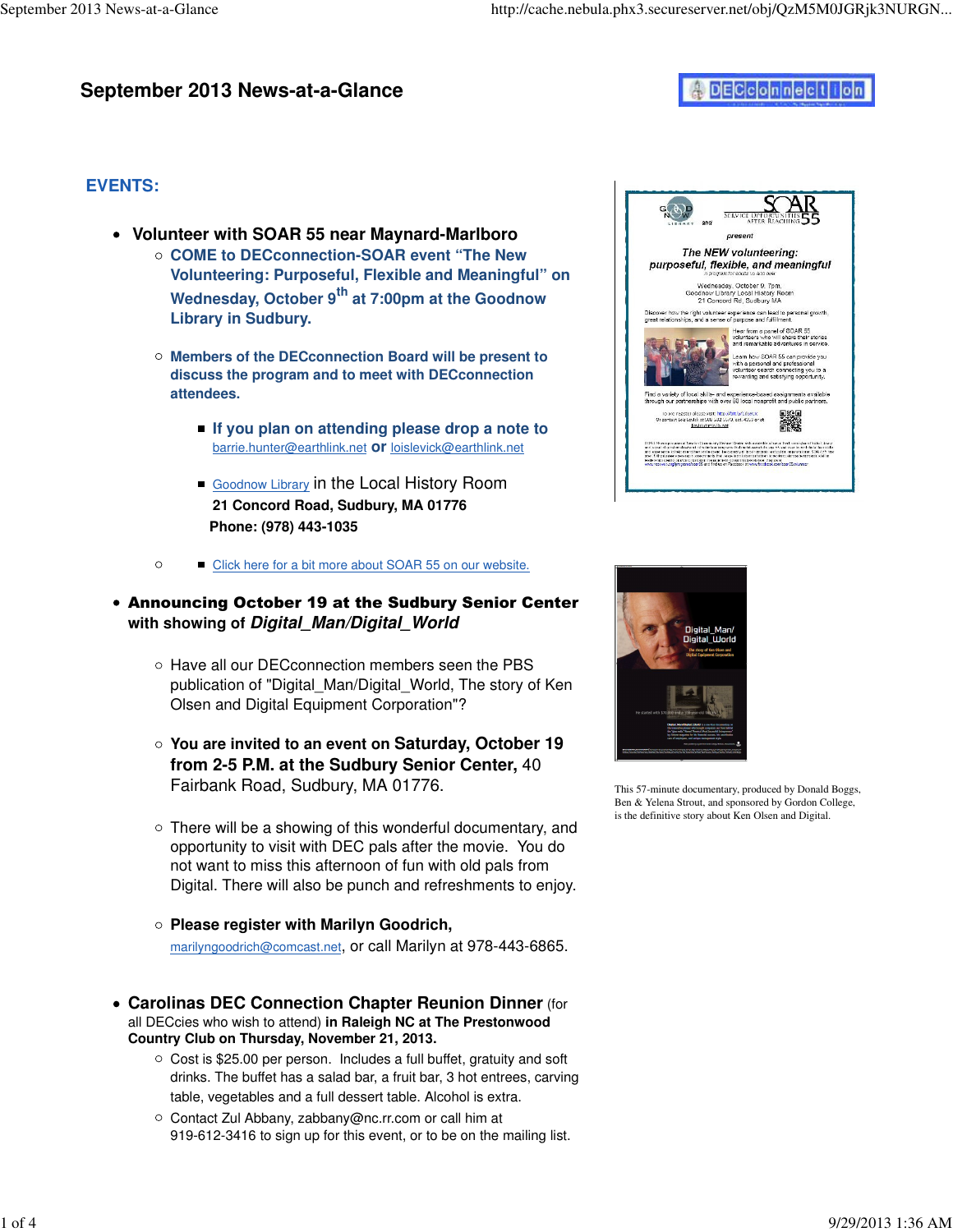Helping organize are Phyllis Moss phyllismoss@nc.rr.com and Joe Harris jharris11@nc.rr.com

- **Digital Australia:** 
	- o in Sydney, Max Burnet (mburnet@bigpond.net.au) hosts the 20th annual Computer Old-timers lunch at noon on Friday 15th November 2013 at The Little Snail Restaurant, 50 Murray Street, Pyrmont, NSW. Register with Max.
	- o Mick Duncan (mduncan3@bigpond.net.au) hosts an ex-Deccies lunch in Sydney each Thanksgiving Day (fourth Thursday in November) every year at the Oaks Hotel, Neutral Bay, in Sydney. No bookings required - just turn up on the day.
	- o Alan Williamson (alan.williamson@senetas.com) hosts an ex-Deccies lunch in Melbourne at times. Contact Alan for info.

### **Also:**

- **SW Florida Chapter Meeting postponed** until snowbird season in Naples FL. All DECcies welcome. Contact Sally Hering, at email: sahering@msn.com Click here for information.
- **Reunion With Your Peers -** *click here for information***</u> about running your** own reunion locally with DEC Connection support.

#### **Announcing a volunteer opportunity in Concord MA:**

Newbury Court - The New England Deaconess Assn. is accepting applications for volunteers. Volunteer placements include: men's discussion group, supporting an activity, computer/Kindle support for residents, reading circle (reading to residents), pet therapy, or a special library project. Minimum requirement is 50 hours per year – two hours weekly. Newbury Court is located at 80 Deaconess Road (located next to Emerson Hospital) in Concord MA. For more information or to request a volunteer application, call Sharon Knox at 978-402-8256 or by email at: sknox@newburycourt.org

## **DEC Connection Member News**

Welcome to our new member **Alan Zimmerle.**

### **Membership Renewal Procedure:**

Best method to renew: Click this link to see if your membership is current in our Member Service Center and pay online with a credit card. If you have paid dues since 2010 you will be there - use the email address we have on file for you - no leading or trailing spaces and it should work - email webmaster@decconnection.org for help.

- You can also join us (or renew) at www.decconnection.org/join.htm
- You can also send a check to The DEC Connection, c/o Bob Moore, 28 Fernglade Rd., Burlington MA 01803. \$10 for 1 year, \$25 for 3 years.
- If you prefer to use your PayPal account directly (not via our website), use our payment address: registrations@decconnection.org - please do NOT use any of the Board members' personal email addresses.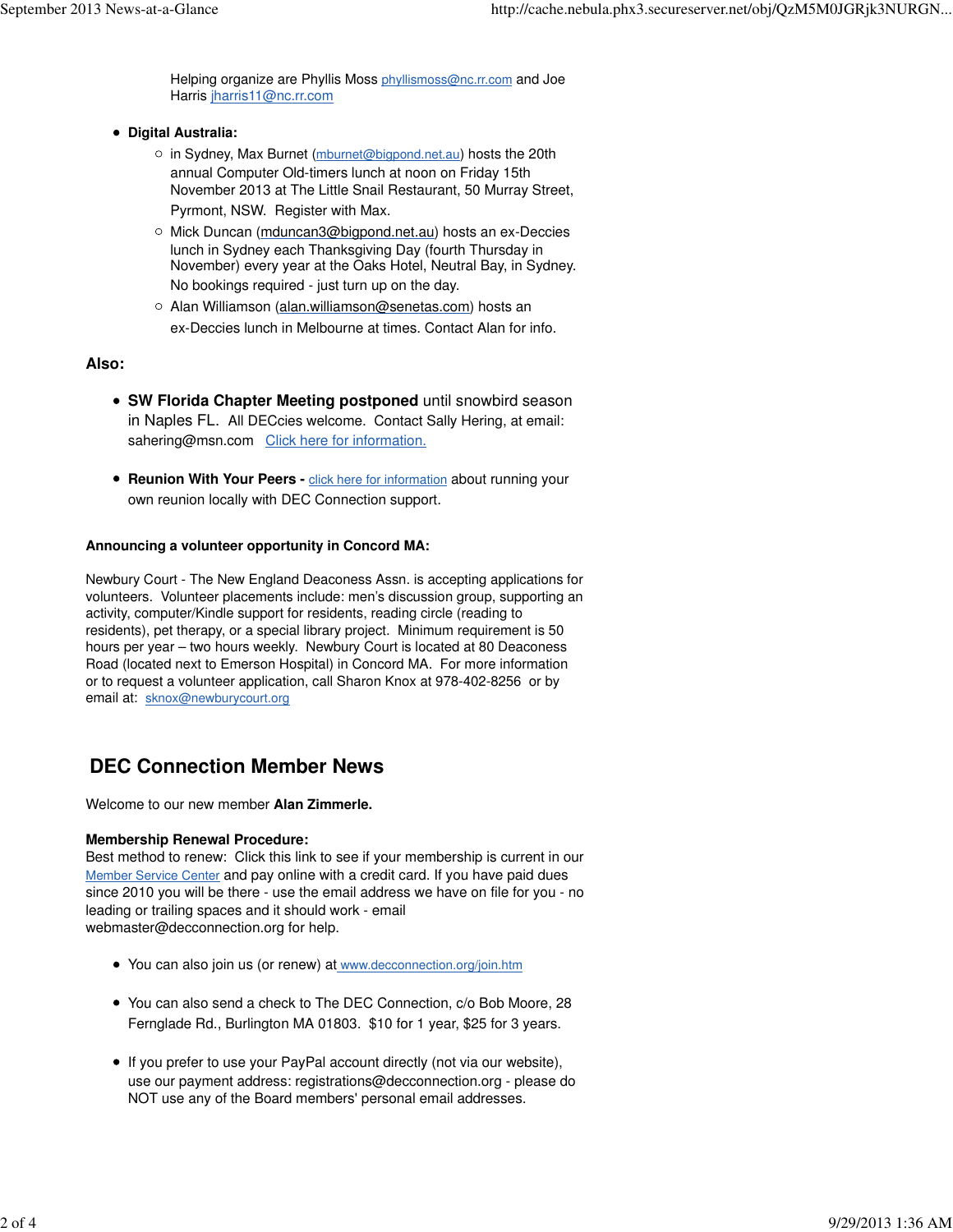**Staying on our email list:** Our newsletter contact manager removes names if the recipient mail server sends a rejection notice. If you notice you haven't received DEC Connection's News-at-a-Glance in a while, or changed your address, sign up again for our free e-news at: www.decconnection.org/mail.htm

## **DEC Connection Member NewsBytes**: send yours to:

webmaster@decconnection.org. See our new NewsByte archive page.

- **Barb Finer** announces that TechSandBox has moved to more spacious quarters at 105B South Street, Hopkinton MA, and invites DEC alumni who either bring an old badge or a DEC souvenir a \$5 discount on our program fees for the month of October. See our calendar for great networking and educational events! http://www.techsandbox.org/calendar.html
- **Ted Sares** (79-82) recently competed in the New Hampshire Powerlifting championships in Moultonborough, NH and won Masters Division (ages 75-79) setting new state records in all three lifts. tedsares@roadrunner.com

### **Sad News Department** - details on our Memorials Page

- Our condolences to friends and family of **Leo T. Bennett**, who worked in Colorado Springs, and passed away on Sept 14th**.**
- Our condolences to friends and family of **Theresa A. (Hanlon) Buckley** of Maynard, Aug 13, 1929-Sept 19th, 2013. Theresa was one of Ken's go-to assistants for over 30 years.

# **Website Updates**:

- Read about Barb Finer, our featured Member Entrepreneur.
- Know someone who is leaving HP? Please pass the word to anyone leaving HP to use the HP Alumni Association's "ASAP Checklist" immediately. It has advice and mutual help -- developed by HPAA members -- on the many things you have to do before you lose access to HP's internal systems. Thanks to Curt Gowan for this posting. Go to http://www.hpalumni.org/asap (HPAA membership not required.)
- The PBS video of the documentary about Ken and the history of DEC, Digital Man/Digital World, is available online (\$25+s/h) from the PBS store: http://www.shoppbs.org/product/index.jsp?productId=13315614 It's a wonderful hour-long nostalgia trip. Enjoy! For those who prefer to watch on their computers, the free version is: http://video.wfyi.org/video /2282149336/
- **Links page**: Volunteer activities if you have an organization you'd like to post, email webmaster@decconnection.org. New page for SOAR 55.
- Use your **MEMBER SERVICE CENTER**! Use the gold Member Login button if you have paid dues since 2010. There are queries to find members in your area, and forms to submit to update your profile, send your news, DEC stories, and business listings for our public online yellow pages. You can check your dues status and renew your membership online. You can email a small photo for your profile, access or request membership in our LinkedIn Group, and send info for articles such as